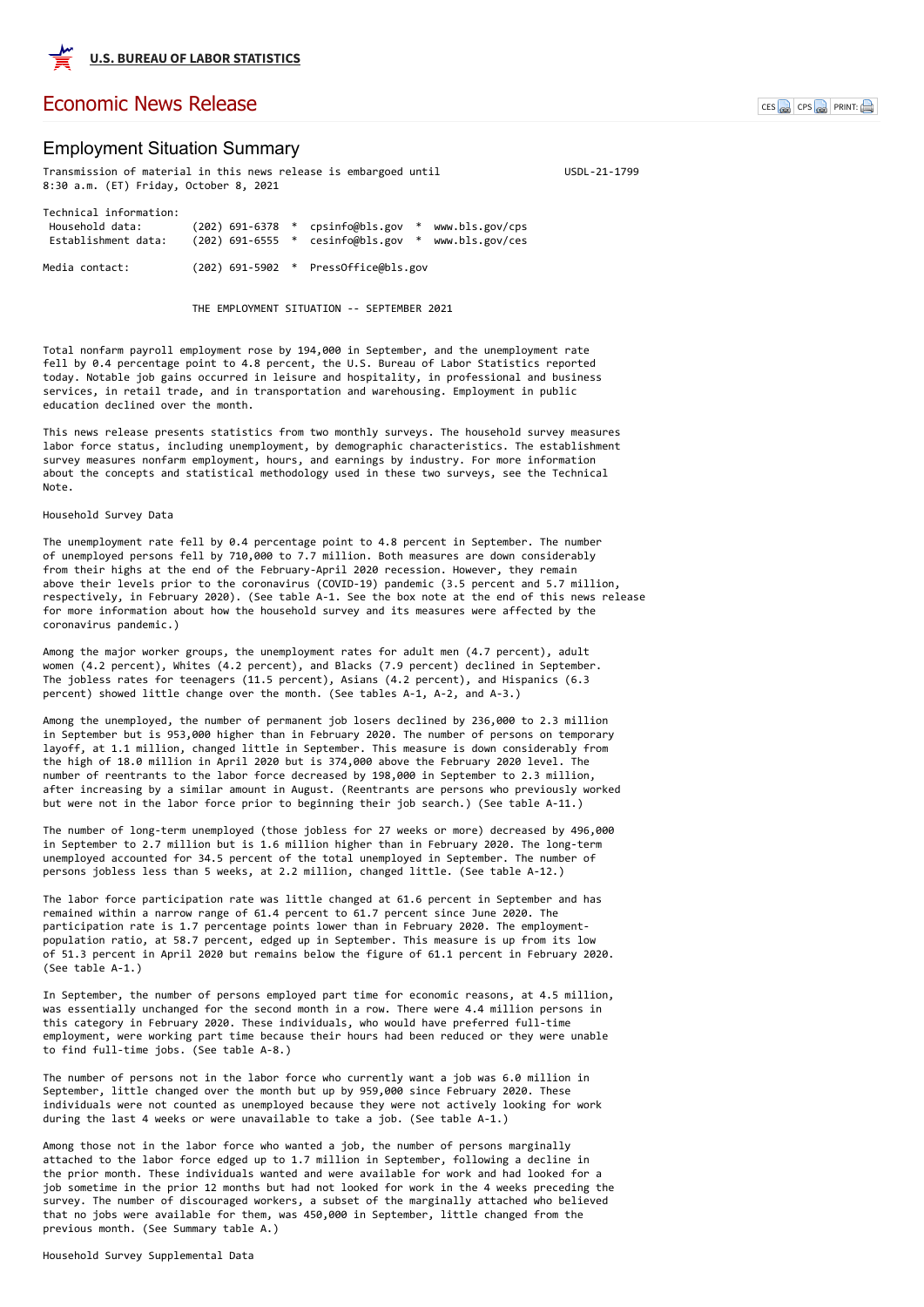In September, 13.2 percent of employed persons teleworked because of the coronavirus pandemic, little changed from the prior month. These data refer to employed persons who teleworked or worked at home for pay at some point in the last 4 weeks specifically because of the pandemic.

In September, 5.0 million persons reported that they had been unable to work because their employer closed or lost business due to the pandemic--that is, they did not work at all or worked fewer hours at some point in the last 4 weeks due to the pandemic. This measure is down from 5.6 million in August. Among those who reported in September that they were unable to work because of pandemic-related closures or lost business, 15.5 percent received at least some pay from their employer for the hours not worked, little changed from the prior month.

Among those not in the labor force in September, 1.6 million persons were prevented from looking for work due to the pandemic, little changed from August. (To be counted as unemployed, by definition, individuals must be either actively looking for work or on temporary layoff.)

These supplemental data come from questions added to the household survey beginning in May 2020 to help gauge the effects of the pandemic on the labor market. The data are not seasonally adjusted. Tables with estimates from the supplemental questions for all months are available online at www.bls.gov/cps/effects-of-the-coronavirus-covid-19-pandemic.htm.

#### Establishment Survey Data

Total nonfarm payroll employment increased by 194,000 in September. Thus far this year, monthly job growth has averaged 561,000. Nonfarm employment has increased by 17.4 million since a recent trough in April 2020 but is down by 5.0 million, or 3.3 percent, from its pre-pandemic level in February 2020. In September, notable job gains occurred in leisure and hospitality, in professional and business services, in retail trade, and in transportation and warehousing. Employment in public education declined over the month. (See table B-1. See the box note at the end of this news release for more information about how the establishment survey and its measures were affected by the coronavirus pandemic.)

Employment in leisure and hospitality increased by 74,000 in September, with continued job growth in arts, entertainment, and recreation (+43,000). Employment in food services and drinking places changed little for the second consecutive month, compared with an average monthly gain of 197,000 from January through July. Employment in leisure and hospitality is down by 1.6 million, or 9.4 percent, since February 2020.

Professional and business services added 60,000 jobs in September. Employment continued to increase in architectural and engineering services (+15,000), management and technical consulting services (+15,000), and computer systems design and related services (+9,000). Employment in professional and business services is 385,000 below its level in February 2020.

In September, employment in retail trade rose by 56,000, following 2 months of little change. Over the month, employment gains occurred in clothing and clothing accessories stores (+27,000), general merchandise stores (+16,000), and building material and garden supply stores (+16,000). These gains were partially offset by a loss in food and beverage stores (-12,000). Retail trade employment is 202,000 lower than its level in February 2020.

Employment in transportation and warehousing increased by 47,000 in September, in line with gains in the prior 2 months. In September, job gains continued in warehousing and storage (+16,000), couriers and messengers (+13,000), and air transportation (+10,000). Employment in transportation and warehousing is 72,000 above its pre-pandemic level in February 2020.

Employment in the information industry increased by 32,000 in September. Gains occurred in motion picture and sound recording industries (+14,000); in publishing industries, except Internet (+11,000); and in data processing, hosting, and related services (+6,000). Employment in information is down by 108,000 since February 2020.

In September, social assistance added 30,000 jobs, led by a gain in child day care services (+18,000). Employment in social assistance is 204,000 lower than in February 2020.

Employment in manufacturing increased by 26,000 in September, with gains in fabricated metal products (+8,000), machinery (+6,000), and printing and related support activities (+4,000). These gains were partially offset by a decline of 6,000 in motor vehicles and parts. Manufacturing employment is down by 353,000 since February 2020.

Construction employment rose by 22,000 in September but has shown little net change thus far this year. Employment in construction is 201,000 below its February 2020 level.

In September, employment in wholesale trade increased by 17,000, almost entirely in the durable goods component (+16,000). Employment in wholesale trade is down by 159,000 since February 2020.

Mining employment continued to trend up in September (+5,000), reflecting growth in support activities for mining (+4,000). Mining employment has risen by 59,000 since a trough in August 2020 but is 93,000 below a peak in January 2019.

In September, employment decreased by 144,000 in local government education and by 17,000 in state government education. Employment changed little in private education (-19,000). Most back-to-school hiring typically occurs in September. Hiring this September was lower than usual, resulting in a decline after seasonal adjustment. Recent employment changes are challenging to interpret, as pandemicrelated staffing fluctuations in public and private education have distorted the normal seasonal hiring and layoff patterns. Since February 2020, employment is down by 310,000 in local government education, by 194,000 in state government education, and by 172,000 in private education.

Employment in health care changed little in September (-18,000). Job losses occurred in nursing and residential care facilities (-38,000) and hospitals (-8,000), while ambulatory health care services added jobs (+28,000). Employment in health care is down by 524,000 since February 2020, with nursing and residential care facilities accounting for about four-fifths of the loss.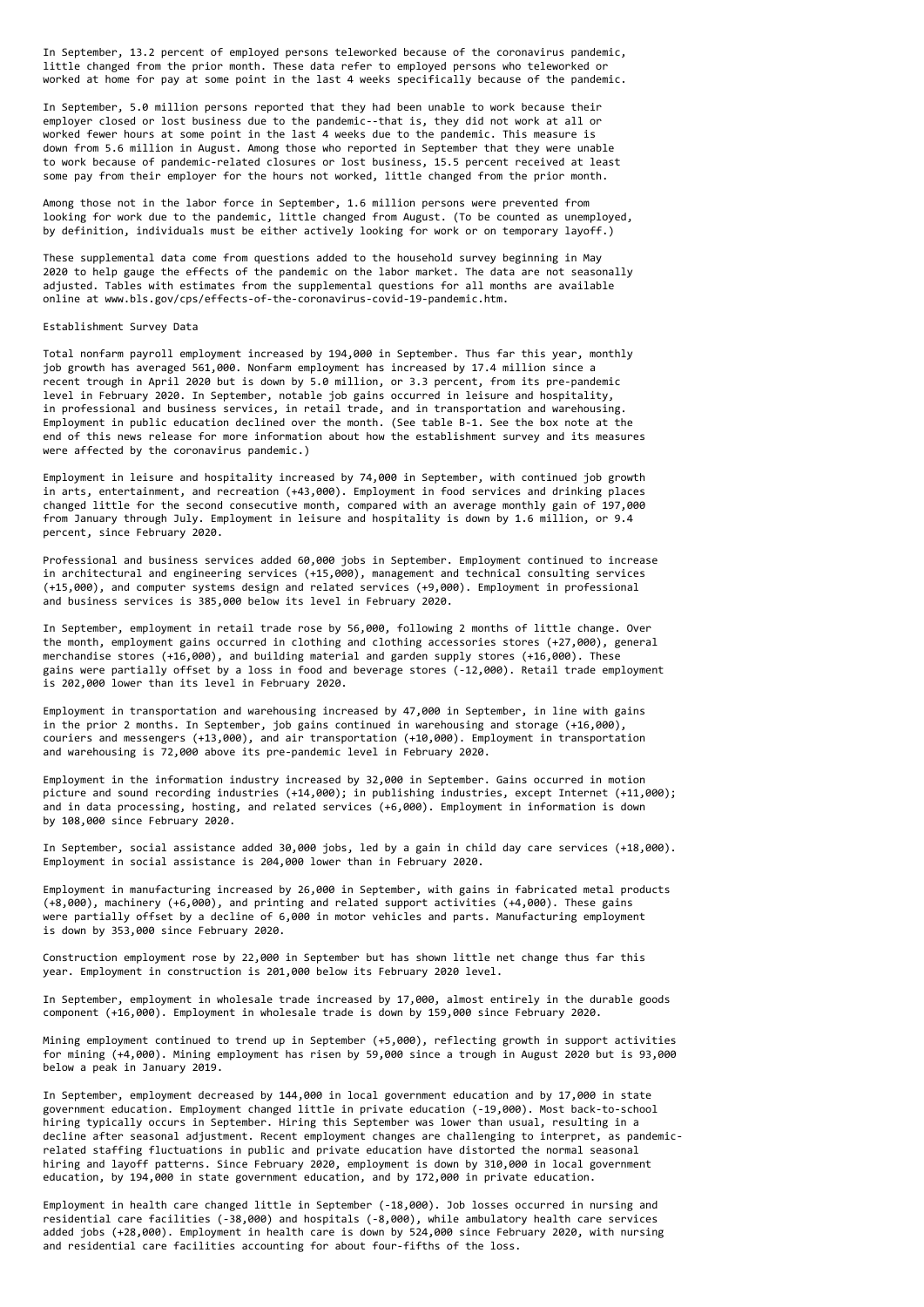In September, employment showed little change in financial activities and in other services.

Average hourly earnings for all employees on private nonfarm payrolls rose by 19 cents to \$30.85 in September, following large increases in the prior 5 months. In September, average hourly earnings of private-sector production and nonsupervisory employees rose by 14 cents to \$26.15. The data for recent months suggest that the rising demand for labor associated with the recovery from the pandemic may have put upward pressure on wages. However, because average hourly earnings vary widely across industries, the large employment fluctuations since February 2020 complicate the analysis of recent trends in average hourly earnings. (See tables B-3 and B-8.)

### | | Coronavirus (COVID-19) Impact on September 2021 Household and Establishment Survey Data

In September, the average workweek for all employees on private nonfarm payrolls increased by 0.2 hour to 34.8 hours. In manufacturing, the average workweek was unchanged at 40.4 hours, and overtime edged up by 0.1 hour to 3.3 hours. The average workweek for production and nonsupervisory employees on private nonfarm payrolls increased by 0.1 hour to 34.2 hours. (See tables B-2 and B-7.)

The change in total nonfarm payroll employment for July was revised up by 38,000, from +1,053,000 to +1,091,000, and the change for August was revised up by 131,000, from +235,000 to +366,000. With these revisions, employment in July and August combined is 169,000 higher than previously reported. (Monthly revisions result from additional reports received from businesses and government agencies since the last published estimates and from the recalculation of seasonal factors.)

\_\_\_\_\_\_\_\_\_\_\_\_\_

- Table A-1. [Employment](https://www.bls.gov/news.release/empsit.t01.htm) status of the civilian population by sex and age  $\alpha$
- Table A-2. [Employment](https://www.bls.gov/news.release/empsit.t02.htm) status of the civilian population by race, sex, and age
- Table A-3. [Employment](https://www.bls.gov/news.release/empsit.t03.htm) status of the Hispanic or Latino population by sex and age  $\alpha$
- Table A-4. [Employment](https://www.bls.gov/news.release/empsit.t04.htm) status of the civilian population 25 years and over by educational attainment  $\alpha$
- Table A-5. [Employment](https://www.bls.gov/news.release/empsit.t05.htm) status of the civilian population 18 years and over by veteran status, period of service, and sex, not seasonally adjusted  $\ddot{\phantom{a}}$
- Table A-6. [Employment](https://www.bls.gov/news.release/empsit.t06.htm) status of the civilian population by sex, age, and disability status, not seasonally adjusted  $\ddot{\phantom{a}}$
- Table A-7. [Employment](https://www.bls.gov/news.release/empsit.t07.htm) status of the civilian population by nativity and sex, not seasonally adjusted
- Table A-8. [Employed](https://www.bls.gov/news.release/empsit.t08.htm) persons by class of worker and part-time status  $\bullet$
- Table A-9. Selected [employment](https://www.bls.gov/news.release/empsit.t09.htm) indicators
- Table A-10. Selected [unemployment](https://www.bls.gov/news.release/empsit.t10.htm) indicators, seasonally adjusted
- ۰
- Table A-11. Unemployed persons by reason for [unemployment](https://www.bls.gov/news.release/empsit.t11.htm)  $\bullet$
- Table A-12. Unemployed persons by duration of [unemployment](https://www.bls.gov/news.release/empsit.t12.htm)  $\ddot{\phantom{a}}$
- Table A-13. Employed and [unemployed](https://www.bls.gov/news.release/empsit.t13.htm) persons by occupation, not seasonally adjusted ö
- Table A-14. [Unemployed](https://www.bls.gov/news.release/empsit.t14.htm) persons by industry and class of worker, not seasonally adjusted  $\Rightarrow$
- Table A-15. Alternative measures of labor [underutilization](https://www.bls.gov/news.release/empsit.t15.htm) ö
- Table A-16. Persons not in the labor force and multiple [jobholders](https://www.bls.gov/news.release/empsit.t16.htm) by sex, not seasonally adjusted  $\ddot{\phantom{a}}$
- Table B-1. [Employees](https://www.bls.gov/news.release/empsit.t17.htm) on nonfarm payrolls by industry sector and selected industry detail  $\bullet$
- Table B-2. Average weekly hours and overtime of all [employees](https://www.bls.gov/news.release/empsit.t18.htm) on private nonfarm payrolls by industry sector, seasonally adjusted  $\ddot{\phantom{a}}$
- Table B-3. Average hourly and weekly earnings of all [employees](https://www.bls.gov/news.release/empsit.t19.htm) on private nonfarm payrolls by industry sector, seasonally adjusted  $\ddot{\phantom{a}}$
- Table B-4. Indexes of aggregate weekly hours and payrolls for all [employees](https://www.bls.gov/news.release/empsit.t20.htm) on private nonfarm payrolls by industry sector, seasonally adjusted  $\ddot{\phantom{a}}$
- Table B-5. [Employment](https://www.bls.gov/news.release/empsit.t21.htm) of women on nonfarm payrolls by industry sector, seasonally adjusted  $\bullet$
- Table B-6. Employment of production and [nonsupervisory](https://www.bls.gov/news.release/empsit.t22.htm) employees on private nonfarm payrolls by industry sector, seasonally adjusted(1)  $\ddot{\phantom{a}}$
- Table B-7. Average weekly hours and overtime of production and [nonsupervisory](https://www.bls.gov/news.release/empsit.t23.htm) employees on private nonfarm payrolls by industry sector, seasonally adjusted(1) ó.
- Table B-8. Average hourly and weekly earnings of production and [nonsupervisory](https://www.bls.gov/news.release/empsit.t24.htm) employees on private nonfarm payrolls by industry sector, seasonally adjusted(1)

More information about the impact of the pandemic on the two surveys is available at | www.bls.gov/covid19/employment-situation-covid19-faq-september-2021.htm. |

- **[Employment](https://www.bls.gov/news.release/empsit.a.htm) Situation Summary Table A. Household data, seasonally adjusted**
- Employment Situation Summary Table B. [Establishment](https://www.bls.gov/news.release/empsit.b.htm) data, seasonally adjusted  $\bullet$
- **[Employment](https://www.bls.gov/news.release/empsit.faq.htm) Situation Frequently Asked Questions**  $\qquad \qquad \blacksquare$
- **[Employment](https://www.bls.gov/news.release/empsit.tn.htm) Situation Technical Note**

The Employment Situation for October is scheduled to be released on Friday, November 5, 2021, at 8:30 a.m. (ET).

| |

 $\overline{\phantom{a}}$  , and the contribution of the contribution of the contribution of the contribution of the contribution of the contribution of the contribution of the contribution of the contribution of the contribution of the

Data collection for both surveys was affected by the pandemic. In the establishment survey, more data continued to be collected by web than in months prior to the pandemic. In the household survey, for the safety of both interviewers and respondents, in-person interviews were conducted only when telephone interviews could not be done.

| |

As in previous months, some workers affected by the pandemic who should have been classified as unemployed on temporary layoff were instead misclassified as employed but not at work. However, the share of responses that may have been misclassified was highest in the early months of the pandemic and has been considerably lower in recent months. Since March 2020, BLS has published an estimate of what the unemployment rate might have been had misclassified workers been included among the unemployed. Repeating this same approach, the seasonally adjusted unemployment rate in September 2021 would have been 0.1 percentage point higher than reported. However, this represents the upper bound of our estimate of misclassification and probably overstates the size of the misclassification error.

| |

|\_\_\_\_\_\_\_\_\_\_\_\_\_\_\_\_\_\_\_\_\_\_\_\_\_\_\_\_\_\_\_\_\_\_\_\_\_\_\_\_\_\_\_\_\_\_\_\_\_\_\_\_\_\_\_\_\_\_\_\_\_\_\_\_\_\_\_\_\_\_\_\_\_\_\_\_\_\_\_\_\_\_\_\_\_\_\_\_\_\_\_\_\_\_\_\_\_\_\_|